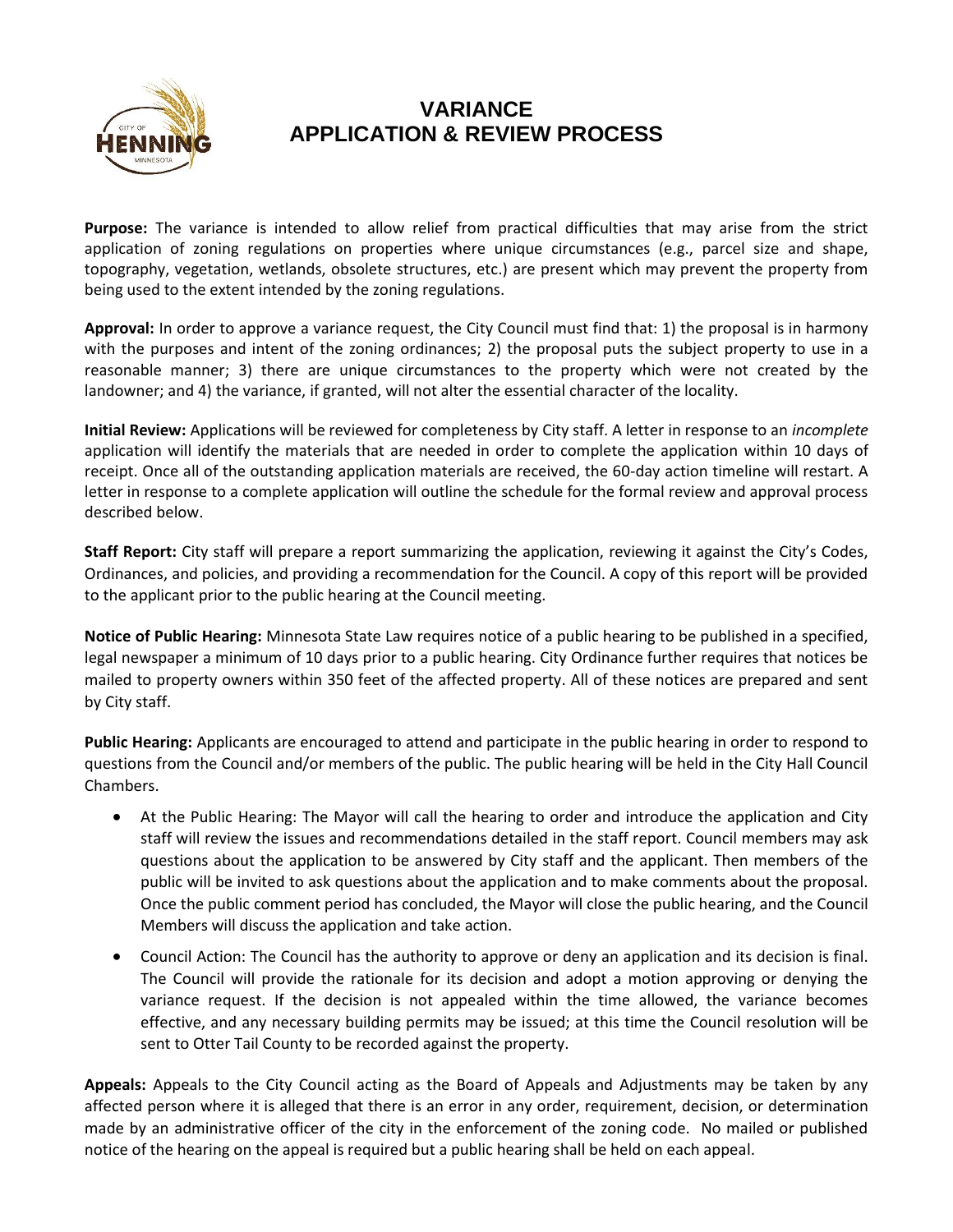**Validation:** A variance approval must be validated by the applicant through the commencement of any necessary construction (subject to permit requirements) within 1 year of the date of the approval. A variance approval will automatically expire if the approval is not validated.

The City may impose conditions, safeguards and limitations as it deems appropriate for the protection of persons and property upon granting of any such variance. A condition must be directly related to, and must bear a rough proportionality to, the impact created by the variance. In order to approve a variance request, the Council shall find that:

- 1. the proposal is consistent with the Comprehensive Plan; and
- 2. the proposal is in harmony with the purposes and intent of the zoning ordinances; and
- 3. the proposal puts the subject property to use in a reasonable manner; and
- 4. there are unique circumstances to the property which were not created by the landowner; and
- 5. the variance, if granted, will not alter the essential character of the locality; and

6. the variance will not result in damage to adjoining properties, nor an unreasonable amount of noise or smell, and will not otherwise be materially detrimental to the public welfare; and

7. in the case of an Animal Ordinance Variance is appropriate, given the size, shape, topography and/or location of the property upon which the animals are to be kept.

**State Statute 462.357, Subd. 6(2):** "Variances shall only be permitted when they are in harmony with the general purposes and intent of the ordinance and when the variances are consistent with the comprehensive plan. Variances may be granted when the applicant for the variance establishes that there are practical difficulties in complying with the zoning ordinance. 'Practical difficulties,' ... means that the property owner proposes to use the property in a reasonable manner not permitted by the zoning ordinance; the plight of the landowner is due to circumstances unique to the property not created by the landowner; and the variance, if granted, will not alter the essential character of the locality. Economic considerations alone do not constitute practical difficulties. Practical difficulties include, but are not limited to, inadequate access to direct sunlight for solar energy systems. ... The [Variance Board] may impose conditions in the granting of variances. A condition must be directly related to and must bear a rough proportionality to the impact created by the variance."

## **Additional Information Requested:**

- **a. Written Narrative:** This narrative should fully explain the "practical difficulty" that justifies the departure from the strict application of the Code. Neither mere inconvenience nor reduction in value is sufficient on its own to justify a variance, and the inability to put property to its highest and best use is not considered a practical difficulty. The problem that justifies the variance must be caused by conditions beyond the control of the applicant. The applicant cannot create the condition that requires the variance.
- **b. Proposed Plans:** In addition to a scaled site plan, a landscape plan, grading and drainage plan, and exterior building elevation drawings showing building materials may also be required if deemed necessary by the City. In cases of multiple variances, the applicant may be required to submit a property boundary and building survey.